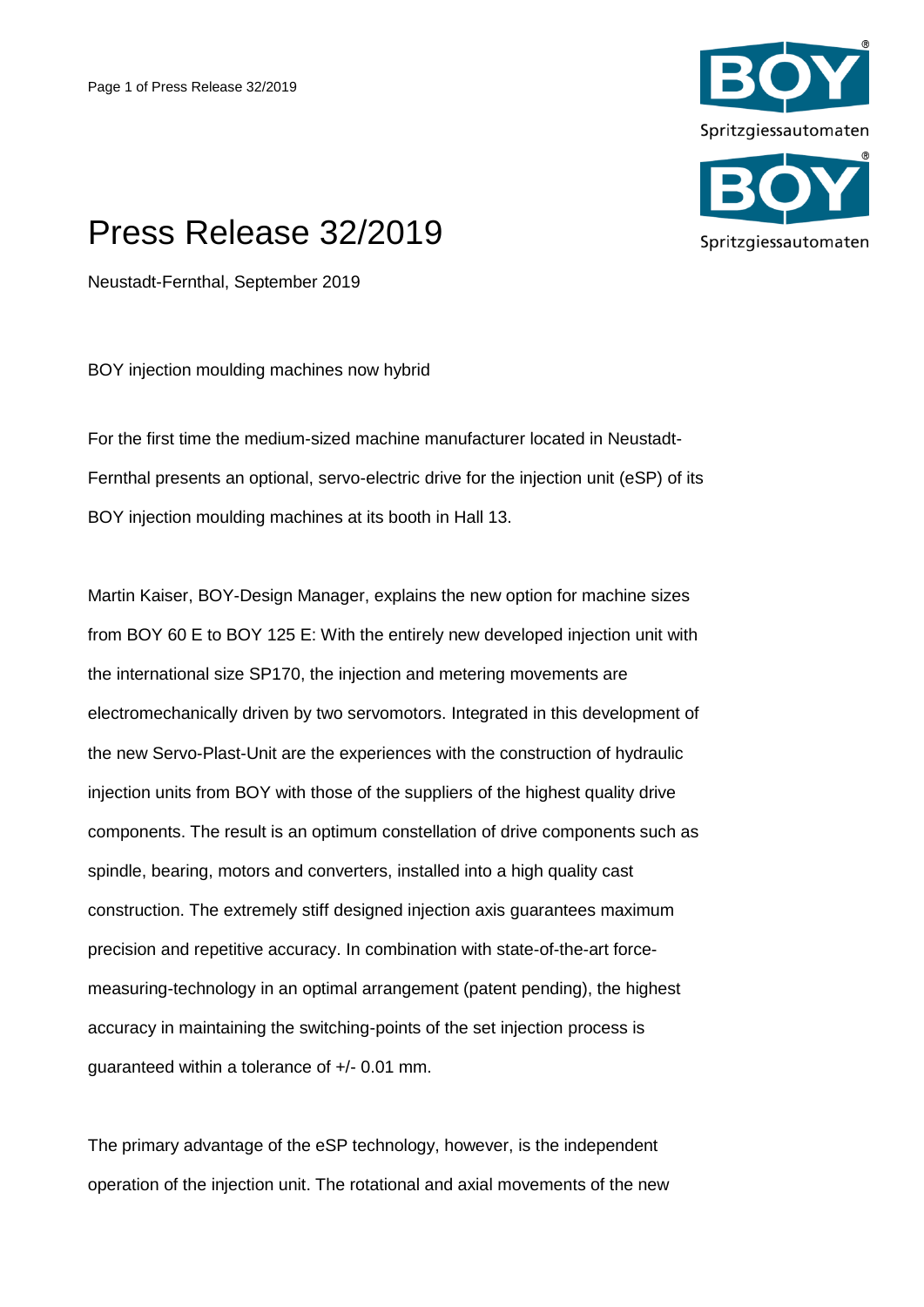

Visitors to the K 2019 can experience this drive-alternative on a BOY 100 E for the first time.

The BOY injection moulding machine presented on the K 2019 has a second servo- pump. All movements of the injection moulding process such as ejector, core pull, metering, injection and mould can be controlled **simultaneously** via the four independent servo-motor drive axes. The injection moulding machine with a clamping force of 1,000 kN produces pharmaceutical measuring cups according to material requirements in accordance with ISO 10 993 on an 8-cavity mould. Via an encapsulated conveyor belt, the measuring cups are transported to a tubular bag packaging machine. The new and more compact design of the BOY 100 E will also be presented at the fair in Düsseldorf. Compared to the predecessor model, the machine length is reduced by 460 mm; this corresponds to a new footprint of only 4.62 m².

The optional Servo-Plast-Units can be ordered from BOY as an eSP option at the beginning of the new year. These machine types are labeled with the name affix **"hybrid".**







Spritzgiessautomaten